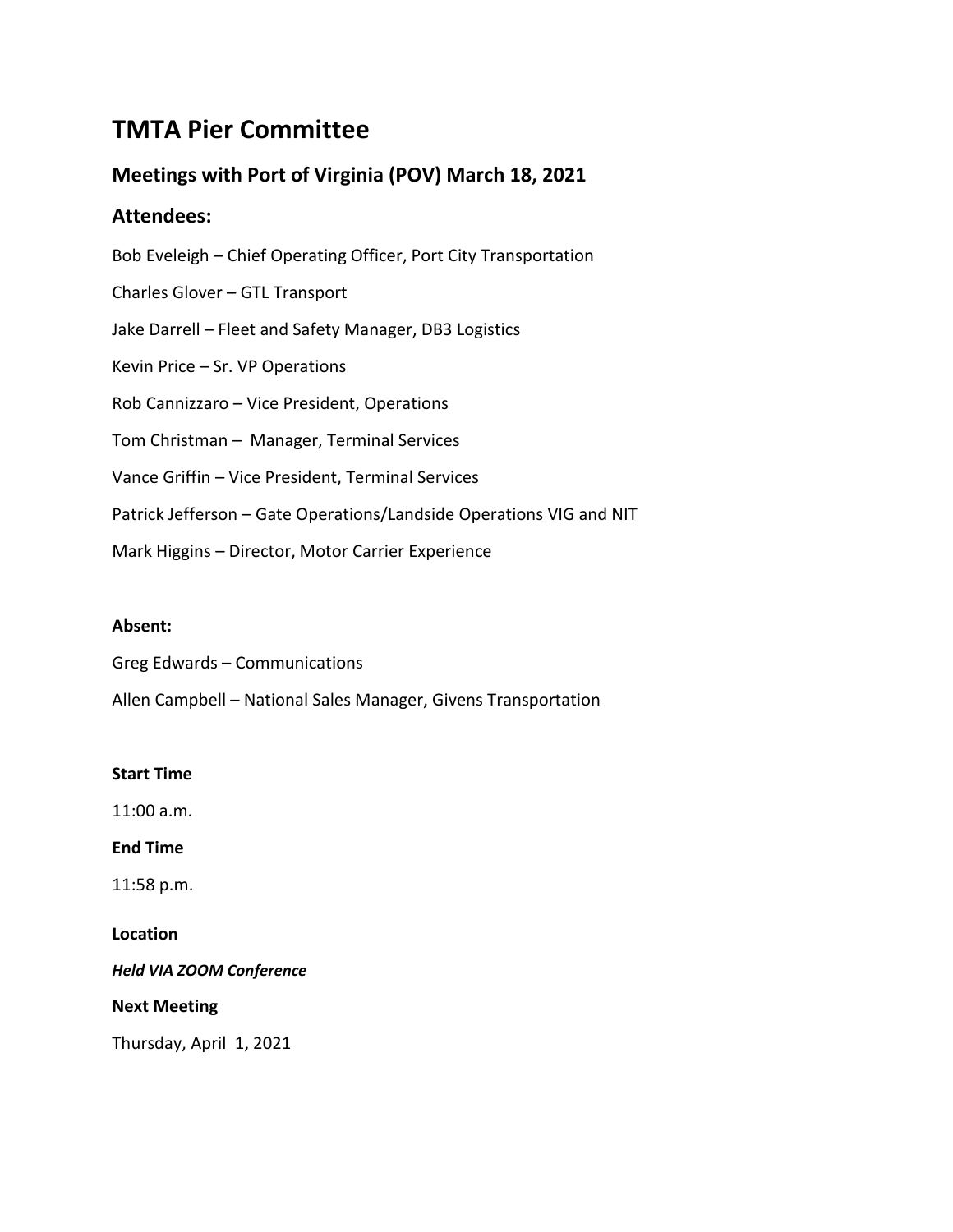## **Notes/Findings**

#### **Metrics**

Turn times remain below 40 minutes. Volumes are high. Mandatory and nonmandatory period performance is good.

Same day reservations remain high which means performance could be even better if more boxes were groomed with prior day reservations. Due to the large number of same day reservations the Port has asked us to provide input on the reasons behind the large volume of same day reservations. Each TMTA member is asked to submit a TRAC incident discussing their use of same day reservations.

Missed reservations are running at 5.4% for FY2021.

#### **Volumes**

Volumes dropped 8% in February over January but remain strong. Year over year volumes are much higher.

Reefer volumes are up but turn times remain below 1 hour.

#### **False Duplicate Appointments Requiring Manual Correction**

Fix has been identified and first version has been coded. Initial testing identified additional coding.

March 18 update - Software received from the Vendor this week. New round of testing underway. If no major issues found could be in production by April.

#### **Appointments Stuck in Verified Status**

Motor Carrier noted reservations not going from Verified to Validated. This will be addressed in the fix to false duplicates issue.

#### **ProPass Error Message**

Error message in ProPass "Returned information from N\$ not numeric." This will be addressed in the fix to the false duplicates issue.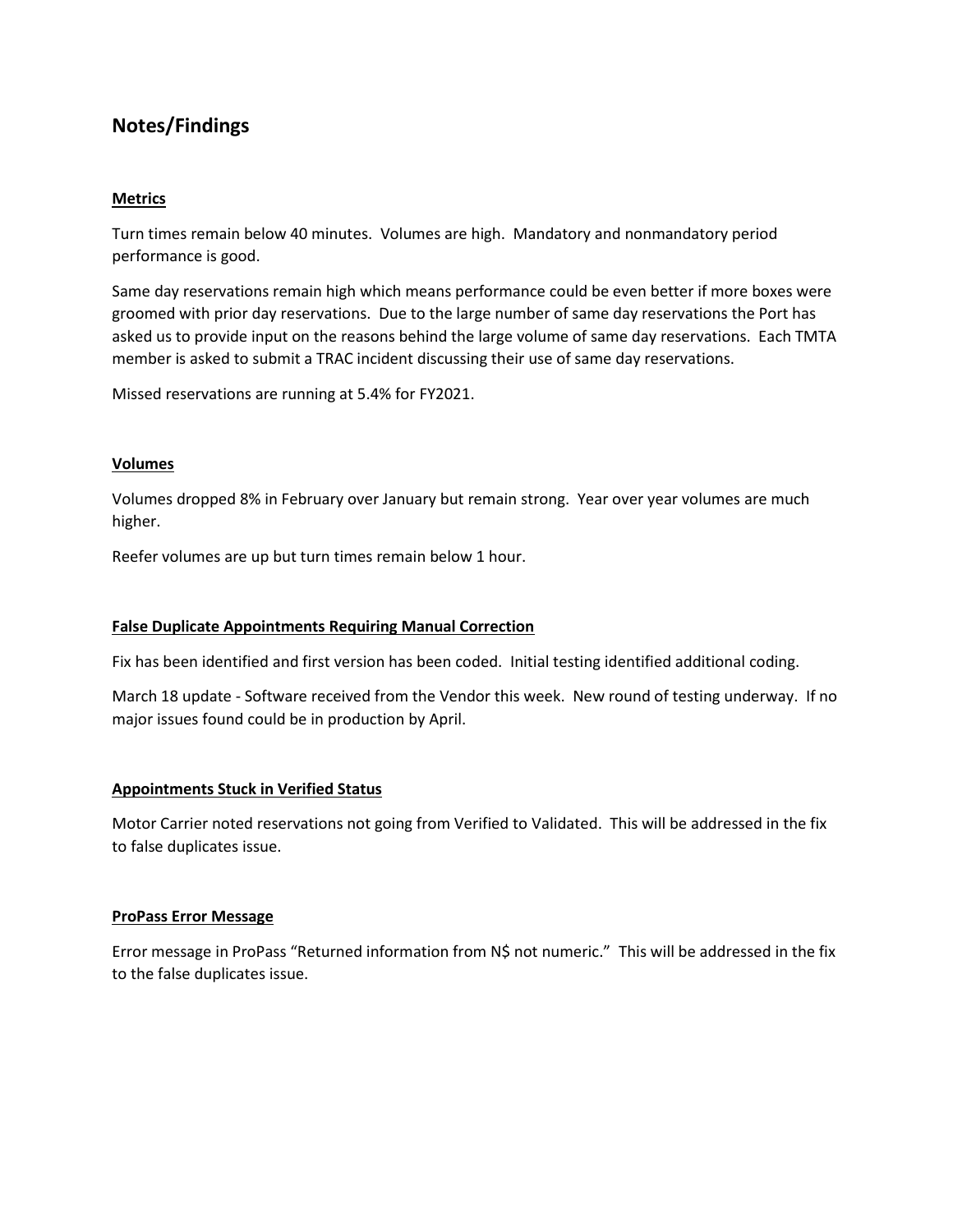#### **EDI Information for Motor Carriers**

The Port continues to advance. Currently in testing phase. The Port hopes to complete the project by early 2021.

March 18 update – Ready for initial testing with a few motor carriers. Any volunteers contact Mark Higgins.

#### **Deleting Bookings in ProPass**

Bookings that are deleted by the Shipping Line appear in two places in the systems. Only one is automatically deleted. The Port will work to fix this situation so both places have the same up to date information.

Tracking is more accurate than Booking side so Motor Carriers should look at the Tracking side to verify container status. In the meantime, Motor Carriers may also check Shipping Line sites although all parties realize that is less efficient than desired.

March 18 update – work ongoing. Still expecting completion in April.

#### **Items Carried Over**

#### **Export/Empty Reservation Availability First Hours of the Day**

The Pier Committee has asked the Port to analyze first hour reservation attempts and determine if more export/empty reservations can be allocated.

#### **Dual Moves**

The Pier Committee asked the Port to review the % of single moves and determine whether there are options to increase dual moves.

#### **Phantom Demand**

The Pier Committee has asked the Port to track and look at reservation attempts that did not complete.

#### **Container already on Wheels**

The Pier Committee asked the Port to look at giving motor carriers the option to drop a Port chassis when doing a dual move picking up a container that has already been mounted to a Port chassis. This would avoid a flip. Port will evaluate pluses and minuses and respond.